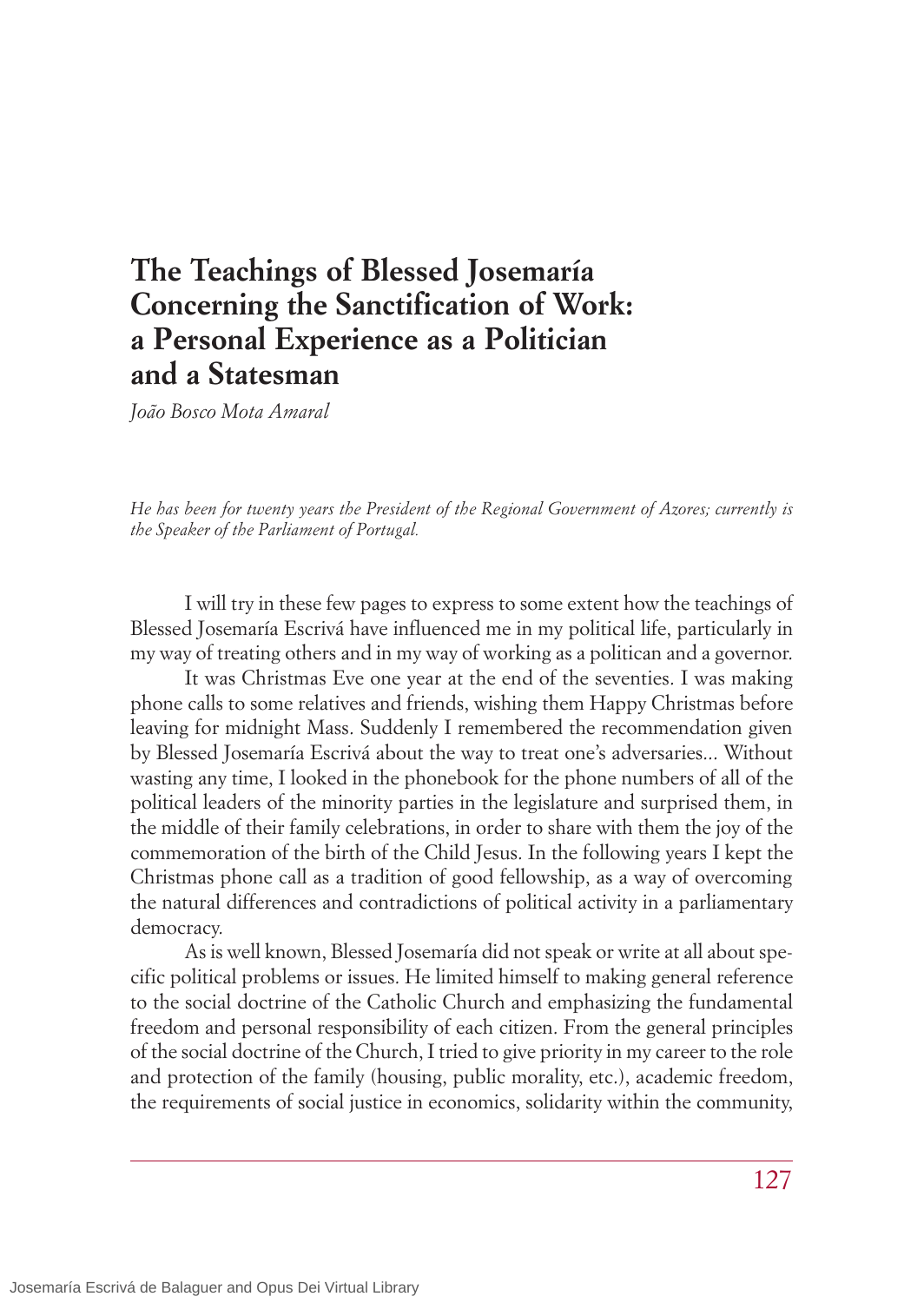dialogue, and mutual tolerance and openness to all. These concerns led me to work to overcome the negative effects of the revolutionary period (1974-1976) as quickly as possible, by promoting the acceptance of all political parties, the normalization of their activity and the rightful place of their leaders in the official protocol. By granting amnesty to the members of other parties, I endeavoured to move beyond the excesses of the past and help construct a healthy, peaceful future of mutual understanding and cooperation.

According to Blessed Escrivá, if professional work is to be worthy to be offered God, thus becoming an instrument of sanctity and sanctification, it has to be done well. This meant that I had to correct my tendency to quickly improvise speeches, for example during my annual visits to each of the islands of the archipelago of the Azores. In place of spontaneous addresses, I began preparing detailed documents about the problems of these islands in order to improve public awareness about them and encourage local authorities to get involved in the struggle for democratic freedom and economic and social development. In other areas, I did my utmost so that official documents were correct in presentation, even re-doing them when necessary, as evidence of respect for the person, entity or community to whom they were addressed.

Blessed Josemaría also gave a number of examples about how to practice the virtue of order in performing professional duties. I tried to follow them in several aspects, and to teach them to the other members of my team. These included punctuality, before anything else in starting and in finishing, and avoiding delays which are usually unnecessary when time is well used. Another practice I learned was to divide my day into different periods, devoting each period to a specific task, while at the same time being flexible and open to more urgent things that could arise. I realized that such an attitude is necessary to work with efficiency, and above all that it allows one to give more glory to God. I also learned from Blessed Josemaría that reserving a certain place for each of my work instruments, and always trying to keep my desk drawers neat and attractive are also ways of working well, of sanctifying my work.

Blessed Josemaría also taught that we need to continually struggle to overcome selfishness in order to make all of our work a service to others. On January 1st, 1980, a violent earthquake caused serious damage on three islands of the archipelago, killing dozens of people and leaving thousands of families homeless. During the following months (which were in winter), I felt that I could help support these people by spending Sundays with them, travelling to an island that had been more seriously affected, attending the Holy Mass there in provisional facilities (after most of the churches had fallen down) and eating with them in an emergency shelter.

## 128 - JOÃO BOSCO MOTA AMARAL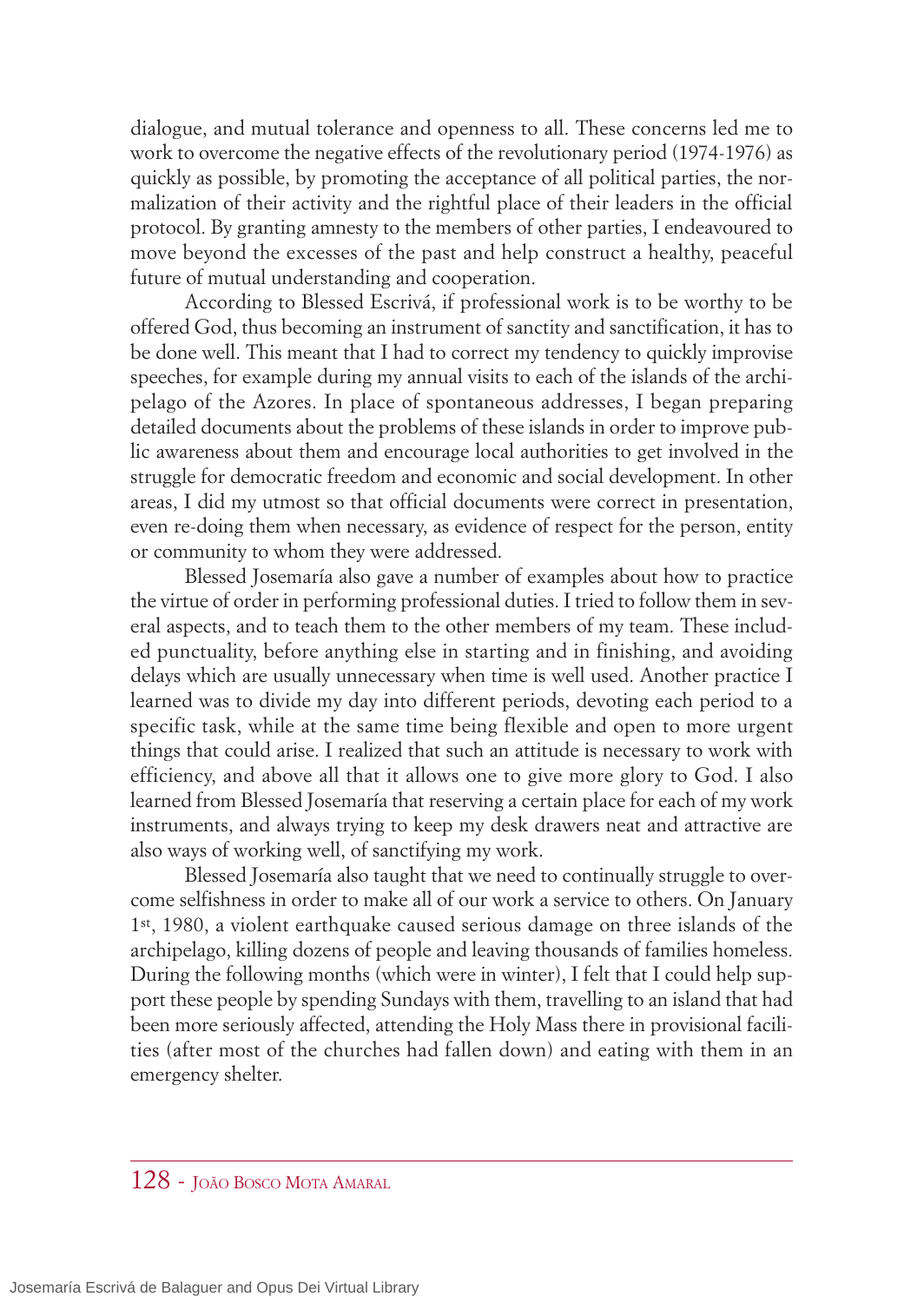Josemaría Escrivá also advised specific applications of the Christian spirit of poverty, which are especially appropriate for ordinary Christians living in the middle of the world. I tried to pratice poverty in this spirit by spending only what was necessary in the exercise of my duties and keeping clear distinctions between my personal and my professional expenses as elementary signs of respect for the taxpayers. Acting in this way did not prevent me from performing my duties with the required dignity, and even with magnanimity when it was necessary. Following the same principles, I did not consider gifts which I received during my time in office to be my own, knowing well that they were given in virtue of my office and not my person. I furthermore had the opportunity to direct a number of quality books that had been offered to me to public libraries so that they would be available to all people. Other gifts received from the Azorean Communities around the world (the United States, Canada, Brazil, Bermuda) went on to form the basis of an Emigration Museum.

The teachings of Blessed Josemaría about ways of praticing Christian charity with professional colleagues led me to promote a trusting climate of friendship, especially with my assistants and the members of my polticial party. While business meetings were always intense and sometimes dealt with difficult or controversial problems, a serene and even good-humoured mood usually prevailed. In place of sterile oral discussions, I encouraged the calm study of problems in written form, as this often allows for more thoughtful and more dispassionate consideration of issues. This method also saves time, which can then be spent on other tasks. I also would not tolerate lying or gossiping. Friendship, solidarity and a healthy climate of loyalty made my team stronger and enabled us to deal more effectively with the problems at hand and with the politicians in opposition.

As is well known, it is all too easy for politicians in a competitive pluriparty system to bypass ethical requirements, respect for the truth and respect for the dignity of the human person in the pursuit of political ends. In such circumstances, the words and example of Blessed Josemaría have helped me to remember that charity is always our first norm, to be practised both in speaking to and about others, and in understanding and forgiving the faults of others. His words have helped me to try extend an attitude of openness and truthfulness, and even of cordiality to politicians in opposition. As evidence of my respect for democratic rules, I tried never to treat my adversaries as enemies, and I looked forward to maintaining open and sincere relationships with them, even though politics by its very nature always implies some measure of conflict. On one particularly difficult occasion, this attitude led me to meet personally with the leaders of other parties, even though they had very different ideological perspectives. I explained our position, heard theirs, and worked from there towards a common understanding and a common resolution of the crisis. With some modifications to our

THE TEACHING OF BLESSED JOSEMARÍA CONCERNING THE SANCTIFICATION OF WORK - 129